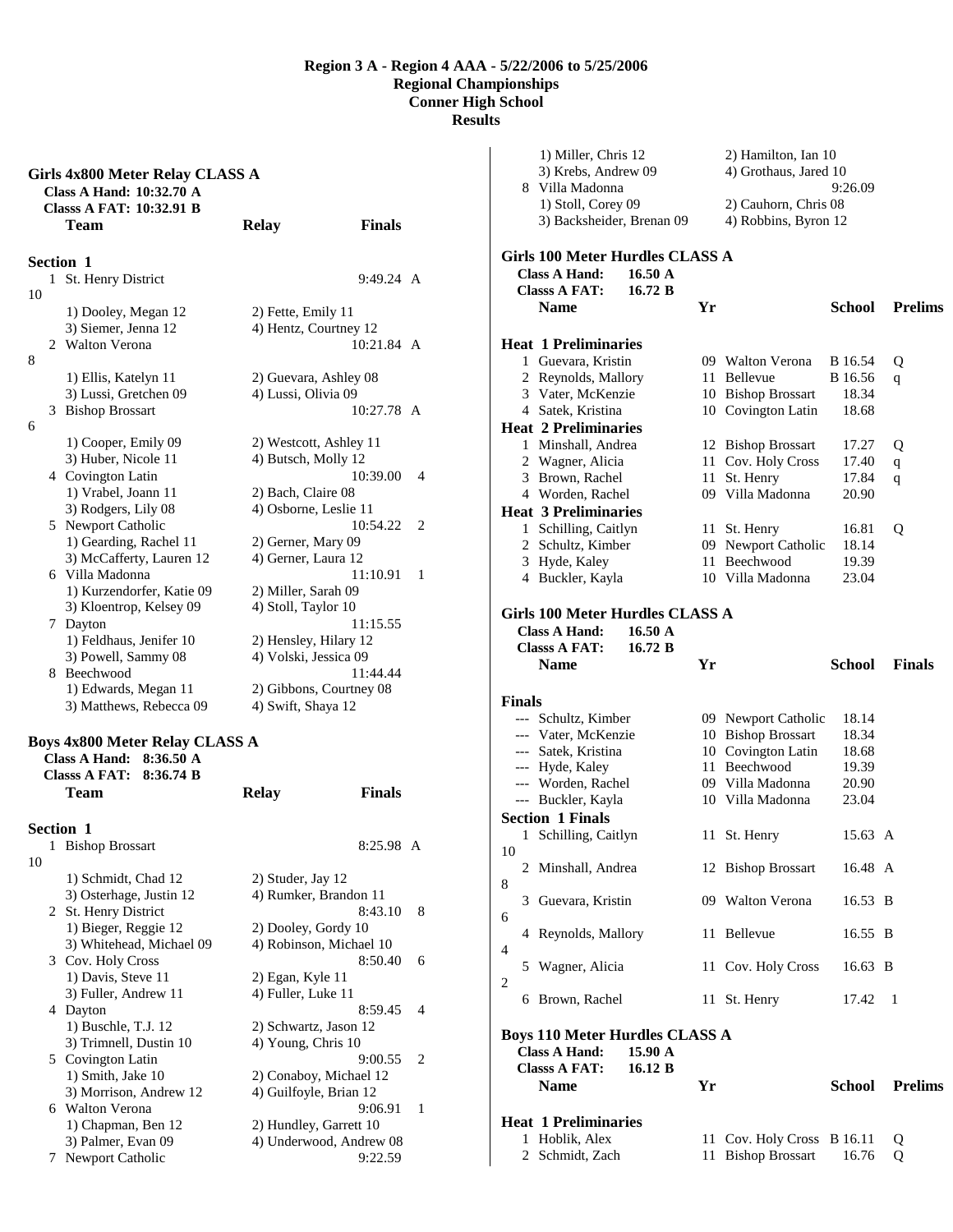| 3 Hoffman, Ted<br>Heat 1 Preliminaries  (Boys 110 Meter Hurdles CLASS A)<br><b>Name</b>                     | Yr | 10 Walton Verona                       | 17.07<br><b>School</b> | q<br><b>Prelims</b> |
|-------------------------------------------------------------------------------------------------------------|----|----------------------------------------|------------------------|---------------------|
|                                                                                                             |    |                                        |                        |                     |
| 4 Niedzielski, Michael                                                                                      |    | 11 Newport Catholic                    | 17.23                  | q                   |
| 5 Cahill, Matt<br><b>Heat 2 Preliminaries</b>                                                               | 12 | St. Henry                              | 18.71                  |                     |
| 1 Hansmann, Matt                                                                                            |    | 11 Bishop Brossart                     | 17.03                  | Q                   |
| 2 Dunn, Daniel                                                                                              |    | 12 Villa Madonna                       | 17.27                  | Q                   |
| 3 Huninghake, Derek                                                                                         |    | 09 Bellevue                            | 18.09                  |                     |
| 4 Gerl, Steven                                                                                              | 12 | St. Henry                              | 18.44                  |                     |
| 5 Manning, Shawn                                                                                            |    | 12 Newport Catholic                    | 18.80                  |                     |
| 6 Stalnaker, Bryan                                                                                          |    | 09 Walton Verona                       | 21.98                  |                     |
| <b>Boys 110 Meter Hurdles CLASS A</b><br><b>Class A Hand:</b><br>15.90 A<br><b>Classs A FAT:</b><br>16.12 B |    |                                        |                        |                     |
| <b>Name</b>                                                                                                 | Yr |                                        | School                 | <b>Finals</b>       |
| <b>Section 1 Finals</b>                                                                                     |    |                                        |                        |                     |
| 1 Hansmann, Matt                                                                                            | 11 | <b>Bishop Brossart</b>                 | 15.98 B                |                     |
| 10                                                                                                          |    |                                        |                        |                     |
| 2 Hoblik, Alex<br>8                                                                                         |    | 11 Cov. Holy Cross                     | 16.07 B                |                     |
| 3 Schmidt, Zach                                                                                             |    | 11 Bishop Brossart                     | 16.50                  | 6                   |
| 4 Hoffman, Ted                                                                                              |    | 10 Walton Verona                       | 16.78                  | 4                   |
| 5 Dunn, Daniel                                                                                              |    | 12 Villa Madonna                       | 16.90                  | 2                   |
| 6 Niedzielski, Michael                                                                                      | 11 | Newport Catholic                       | 17.46                  | 1                   |
| Girls 100 Meter Dash CLASS A                                                                                |    |                                        |                        |                     |
| <b>Class A Hand:</b><br>12.90 A<br><b>Classs A FAT:</b><br>13.05 B<br><b>Name</b>                           | Yr |                                        | <b>School</b>          | <b>Prelims</b>      |
|                                                                                                             |    |                                        |                        |                     |
| <b>Heat 1 Preliminaries</b><br>1 Clark, Kat                                                                 |    | 09 St. Henry                           | 13.62                  | Q                   |
| 2 Culbreth, Caroline                                                                                        |    | 07 Beechwood                           | 14.37                  |                     |
| 3 Russ, Tori                                                                                                | 09 | Covington Latin                        | 14.66                  |                     |
| 4 Slaughter, Krista                                                                                         |    | 12 Villa Madonna                       | 14.87                  |                     |
| <b>Heat 2 Preliminaries</b>                                                                                 |    |                                        |                        |                     |
| 1 Muench, Corryn                                                                                            | 12 | 10 Newport Catholic                    | 13.42<br>13.48         | Q                   |
| 2 Torbeck, Ashley<br>3 Neiser, Beth                                                                         | 12 | St. Henry<br><b>Bishop Brossart</b>    | 14.08                  | q<br>q              |
| 4 Slater, Alyse                                                                                             |    | 10 Bellevue                            | 14.27                  |                     |
| 5 Slonkosky, Claire                                                                                         |    | 09 Cov. Holy Cross                     | 16.67                  |                     |
| <b>Heat 3 Preliminaries</b>                                                                                 |    |                                        |                        |                     |
| 1 Neiser, Katie                                                                                             |    | 09 Bishop Brossart<br>10 Villa Madonna | B 12.99                | Q                   |
| 2 Huller, Abbey<br>3 Vest, Emily                                                                            |    | 07 Walton Verona                       | 14.24<br>16.07         |                     |
| 4 Haire, Kelsey                                                                                             |    | 06 Dayton                              | 16.84                  |                     |
| <b>Heat 4 Preliminaries</b>                                                                                 |    |                                        |                        |                     |
| 1 Luttjohann, Lacey                                                                                         |    | 12 Newport Catholic                    | 13.21                  | Q                   |
| 2 Hood, Robin                                                                                               | 08 | Beechwood                              | 14.10                  |                     |
| 3 Furnish, Jill                                                                                             |    | 08 Dayton                              | 15.24                  |                     |
| 4 Guilfoyle, Molly<br>Girls 100 Meter Dash CLASS A                                                          |    | 10 Covington Latin                     | 16.05                  |                     |
| <b>Class A Hand:</b><br>12.90 A<br><b>Classs A FAT:</b><br>13.05 B                                          |    |                                        |                        |                     |

|    | <b>Section 1 Finals</b>                                                                           |                        |      |                                              |                |                |
|----|---------------------------------------------------------------------------------------------------|------------------------|------|----------------------------------------------|----------------|----------------|
| 10 | 1 Neiser, Katie                                                                                   |                        |      | 09 Bishop Brossart                           | 12.90 A        |                |
|    | 2 Luttjohann, Lacey                                                                               |                        |      | 12 Newport Catholic                          | 13.10          | 8              |
|    | 2 Muench, Corryn                                                                                  |                        |      | 10 Newport Catholic                          | J13.10         | 4              |
|    | 4 Torbeck, Ashley                                                                                 |                        | 12   | St. Henry                                    | J13.30         | 6              |
|    | 5 Clark, Kat                                                                                      |                        |      | 09 St. Henry                                 | 13.40          | 2              |
|    | 6 Neiser, Beth                                                                                    |                        |      | 12 Bishop Brossart                           | 13.80          | 1              |
|    | <b>Boys 100 Meter Dash CLASS A</b><br><b>Class A Hand:</b><br><b>Classs A FAT:</b><br><b>Name</b> | 11.30 A<br>11.46 B     | Yr   |                                              | School         | <b>Prelims</b> |
|    | <b>Heat 1 Preliminaries</b>                                                                       |                        |      |                                              |                |                |
|    | 1 Hoffman, Ted                                                                                    |                        |      | 10 Walton Verona                             | 11.97          | Q              |
|    | 2 Weber, Phil                                                                                     |                        |      | 12 Villa Madonna                             | 11.99          | q              |
|    | 3 Schmitz, Josh                                                                                   |                        |      | 12 Bellevue                                  | 12.36          |                |
|    | 4 Trusty, Zach<br><b>Heat 2 Preliminaries</b>                                                     |                        |      | 10 Newport Catholic                          | 13.69          |                |
|    | 1 Adams, Lincoln                                                                                  |                        |      | 12 Bellevue                                  | 11.51          | Q              |
|    | 2 Ware, Tom                                                                                       |                        | 12   | <b>Bishop Brossart</b>                       | 11.94          | q              |
|    | 3 Hughes, John                                                                                    |                        | 11   | St. Henry                                    | 12.71          |                |
|    | 4 Glavan, Joey                                                                                    |                        |      | 09 Walton Verona                             | 13.65          |                |
|    | 5 Cenedella, Phil                                                                                 |                        |      | 09 Villa Madonna                             | 14.15          |                |
|    | <b>Heat 3 Preliminaries</b>                                                                       |                        |      |                                              |                |                |
|    | 1 Voorhees, Johnny                                                                                |                        | 11.  | St. Henry                                    | 11.68          | Q              |
|    | 2 Waters, Patrick                                                                                 |                        | 11   | <b>Bishop Brossart</b>                       | 12.00          | $\mathbf q$    |
|    | 3 Stewart, Tim                                                                                    |                        |      | 12 Dayton                                    | 12.89          |                |
|    | 4 Curcio, Joe                                                                                     |                        |      | 09 Cov. Holy Cross                           | 13.48          |                |
|    | 5 Cha, Jaehyeon                                                                                   |                        | 11   | Covington Latin                              | 13.61          |                |
|    | <b>Boys 100 Meter Dash CLASS A</b><br><b>Class A Hand:</b><br><b>Classs A FAT:</b><br><b>Name</b> | 11.30 A<br>11.46 B     | Yr   |                                              | School         | <b>Finals</b>  |
|    |                                                                                                   |                        |      |                                              |                |                |
|    | <b>Section 1 Finals</b><br>1 Adams, Lincoln                                                       |                        |      | 12 Bellevue                                  | 11.34 B        |                |
| 10 |                                                                                                   |                        |      |                                              |                |                |
|    | 2 Voorhees, Johnny                                                                                |                        | 11   | St. Henry                                    | 11.55          | 8              |
|    | 3 Hoffman, Ted                                                                                    |                        |      | 10 Walton Verona                             | 11.67          | 6              |
|    | 4 Weber, Phil                                                                                     |                        |      | 12 Villa Madonna                             | 11.67          | 4              |
|    | 5 Waters, Patrick<br>6 Ware, Tom                                                                  |                        | 11 - | <b>Bishop Brossart</b><br>12 Bishop Brossart | 11.89<br>11.91 | 2<br>1         |
|    |                                                                                                   |                        |      |                                              |                |                |
|    | Girls 4x200 Meter Relay CLASS A<br><b>Class A Hand:</b><br><b>Classs A FAT:</b>                   | 1:51.10 A<br>1:51.33 B |      |                                              |                |                |
|    | <b>Team</b>                                                                                       |                        |      | <b>Relay</b>                                 | <b>Prelims</b> |                |
|    | <b>Heat 1 Preliminaries</b>                                                                       |                        |      |                                              |                |                |
|    | 1 Bishop Brossart                                                                                 |                        |      |                                              | A 1:49.73      | Q              |
|    | 1) O'Leary, Samantha 09                                                                           |                        |      | 2) Snyder, Katelyn 11                        |                |                |
|    | 3) Neiser, Beth 12                                                                                |                        |      | 4) Neiser, Katie 09                          |                |                |
|    | <b>Heat 1 Preliminaries </b>                                                                      |                        |      | (Girls 4x200 Meter Relay CLASS A)            |                |                |
|    | <b>Team</b>                                                                                       |                        |      | <b>Relay</b>                                 | <b>Prelims</b> |                |
| 2  | Newport Catholic                                                                                  |                        |      |                                              | A 1:50.03      | Q              |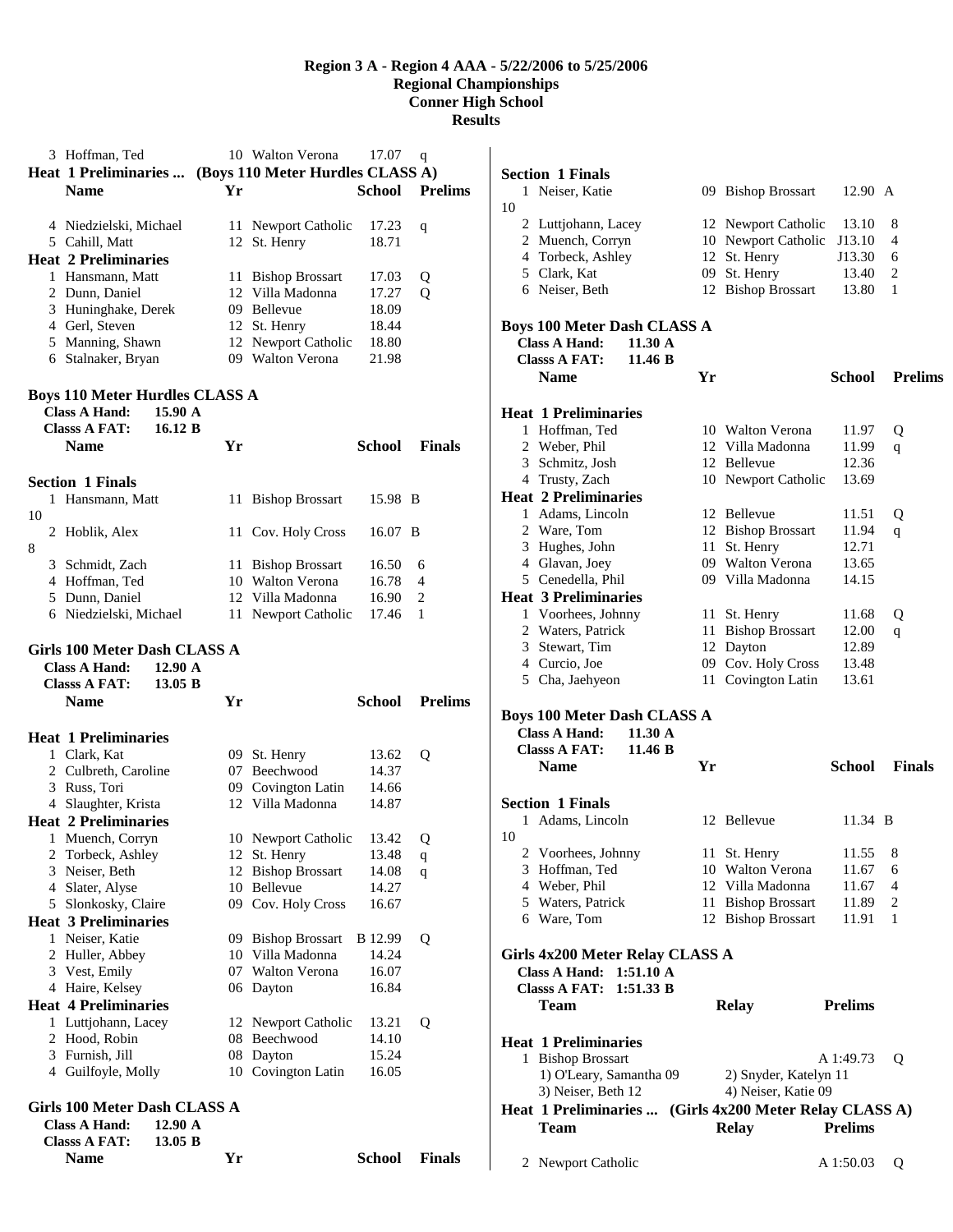|              | 1) Sutkamp, Samantha 10                                                                                         | 2) Smith, Kaitlin 10     |                     |   |
|--------------|-----------------------------------------------------------------------------------------------------------------|--------------------------|---------------------|---|
|              | 3) Schaber, Tricia 11                                                                                           | 4) Luttjohann, Lacey 12  |                     |   |
|              | 3 Covington Latin                                                                                               |                          | 1:59.30             | q |
|              | 1) Vrabel, Joann 11                                                                                             | 2) Beck, Holly 11        |                     |   |
|              | 3) Stone, Meg 11                                                                                                | 4) Villareal, Arianne 10 |                     |   |
|              | 4 Bellevue                                                                                                      |                          | 2:09.07             |   |
|              | 1) Arnzen, Megan 07                                                                                             | 2) Reynolds, Mindi 07    |                     |   |
|              | 3) Bohn, Brittany 07                                                                                            | 4) Stevenson, Rebecca 07 |                     |   |
|              | <b>Heat 2 Preliminaries</b>                                                                                     |                          |                     |   |
| $\mathbf{1}$ | St. Henry District                                                                                              |                          | A1:50.66            | Q |
|              | 1) Torbeck, Ashley 12                                                                                           | 2) Clark, Kat 09         |                     |   |
|              | 3) Hentz, Courtney 12                                                                                           | 4) Hasbrouck, Bri 11     |                     |   |
|              | 2 Beechwood                                                                                                     |                          | 1:56.41             | Q |
|              | 1) Carlotta, Chloe 10                                                                                           | 2) Miniard, Hillary 08   |                     |   |
|              | 3) Snyder, Lauren 11                                                                                            | 4) Watt, Amanda 11       |                     |   |
|              | 3 Villa Madonna                                                                                                 |                          | 1:58.74             | q |
|              | 1) Huller, Abbey 10                                                                                             | 2) Slaughter, Krista 12  |                     |   |
|              | 3) Keegan, Ria 09                                                                                               | 4) Stoll, Taylor 10      |                     |   |
|              | Girls 4x200 Meter Relay CLASS A<br>Class A Hand: $1:51.10 \text{ A}$<br>Class A FAT: $1:51.33$ B<br><b>Team</b> | <b>Relay</b>             | <b>Finals</b>       |   |
| $\mathbf{1}$ | <b>Section 1 Finals</b><br>St. Henry District                                                                   |                          | $1:47.82 \text{ A}$ |   |

| 10 |   |                                       |                          |   |  |
|----|---|---------------------------------------|--------------------------|---|--|
|    |   | 1) Torbeck, Ashley 12                 | 2) Clark, Kat 09         |   |  |
|    |   | 3) Gamm, Kacie 11                     | 4) Hasbrouck, Bri 11     |   |  |
|    | 2 | Newport Catholic                      | $1:47.95 \text{ A}$      |   |  |
| 8  |   |                                       |                          |   |  |
|    |   | 1) Sutkamp, Samantha 10               | 2) Smith, Kaitlin 10     |   |  |
|    |   | 3) Schaber, Tricia 11                 | 4) Luttjohann, Lacey 12  |   |  |
|    | 3 | <b>Bishop Brossart</b>                | $1:48.48$ A              |   |  |
| 6  |   |                                       |                          |   |  |
|    |   | 1) O'Leary, Samantha 09               | 2) Snyder, Katelyn 11    |   |  |
|    |   | 3) Neiser, Beth 12                    | 4) Neiser, Katie 09      |   |  |
|    |   | 4 Covington Latin                     | 1:55.01                  | 4 |  |
|    |   | 1) Vrabel, Joann 11                   | 2) Beck, Holly 11        |   |  |
|    |   | 3) Stone, Meg 11                      | 4) Osborne, Leslie 11    |   |  |
|    |   | 5 Villa Madonna                       | 1:58.22                  | 2 |  |
|    |   | 1) Huller, Abbey 10                   | 2) Keegan, Ria 09        |   |  |
|    |   | 3) Slaughter, Krista 12               | 4) Stoll, Taylor 10      |   |  |
|    |   | --- Beechwood                         | DQ                       |   |  |
|    |   | 1) Carlotta, Chloe 10                 | 2) Culbreth, Caroline 07 |   |  |
|    |   | 3) Hood, Robin 08                     | 4) Hyde, Kaley 11        |   |  |
|    |   |                                       |                          |   |  |
|    |   | <b>Boys 4x200 Meter Relay CLASS A</b> |                          |   |  |
|    |   | Class A Hand: $1:34.70 \text{ A}$     |                          |   |  |
|    |   | Classs A FAT: 1:34.93 B               |                          |   |  |

|    | 1.VT.JV 11<br>Team     | <b>Relay</b>        | <b>Finals</b> |   |
|----|------------------------|---------------------|---------------|---|
|    | <b>Section 1</b>       |                     |               |   |
|    | 1 St. Henry District   |                     | $1:34.59$ A   |   |
| 10 |                        |                     |               |   |
|    | 1) Soper, Dave 12      | 2) Hughes, John 11  |               |   |
|    | 3) Voorhees, Johnny 11 | $(4)$ Cox, Tommy 12 |               |   |
|    | 2 Bishop Brossart      |                     | 1:35.90       | 8 |
|    | 1) Waters, Patrick 11  | $2)$ Ware, Tom 12   |               |   |
|    | 3) Stump, Andy 11      | 4) Roessler, Dan 11 |               |   |
|    | 3 Newport Catholic     |                     | 1:36.23       | 6 |

|                  | 1) Heil, Luke 12<br>3) Buller, Mitch 10                                                                |    | 2) Kohrs, Brandon 12<br>4) Hoffman, Charles 12 |                    |               |
|------------------|--------------------------------------------------------------------------------------------------------|----|------------------------------------------------|--------------------|---------------|
|                  | 4 Villa Madonna<br>1) Gnotek, Kevin 11<br>3) Weber, Phil 12                                            |    | 2) Klare, Jake 12<br>4) Dunn, Daniel 12        | 1:37.80            | 4             |
|                  | 5 Walton Verona<br>1) Brock, Evan 07<br>3) Underwood, Andrew 08                                        |    | 2) Glavan, Joey 09<br>4) Whelan, Andrew 09     | 1:53.83            | 2             |
|                  | 6 Cov. Holy Cross<br>1) Curcio, Joe 09                                                                 |    | 2) Bernard, Pat 09                             | 1:54.81            | 1             |
|                  | 3) Bosely, Tyler 09                                                                                    |    | 4) Sketch, Casey 09                            |                    |               |
|                  | Girls 1600 Meter Run CLASS A<br>Class A Hand: $5:34.70 \text{ A}$<br><b>Classs A FAT:</b><br>5:34.90 B |    |                                                |                    |               |
|                  | <b>Name</b>                                                                                            | Yr |                                                | <b>School</b>      | <b>Finals</b> |
| <b>Section 1</b> |                                                                                                        |    |                                                |                    |               |
| 1<br>10          | Fette, Emily                                                                                           | 11 | St. Henry                                      | 5:33.29 A          |               |
|                  | 2 Siemer, Jenna<br>3 Rodgers, Lily                                                                     |    | 12 St. Henry<br>08 Covington Latin             | 5:37.68<br>5:43.37 | 8<br>6        |
|                  | 4 Guevara, Ashley                                                                                      |    | 08 Walton Verona                               | 6:01.30            | 4             |
|                  | 5 Arlinghaus, Cecelia                                                                                  |    | 09 Cov. Holy Cross                             | 6:11.03            | 2             |
|                  | 6 Dubuc, Kelsey                                                                                        |    | 09 Newport Catholic 6:11.80                    |                    | 1             |
|                  | 7 Miller, Sarah                                                                                        |    | 09 Villa Madonna                               | 6:14.27            |               |
|                  | 8 Gearding, Rachel                                                                                     |    | 11 Newport Catholic 6:14.42                    |                    |               |
|                  | 9 Huber, Nicole                                                                                        |    | 11 Bishop Brossart                             | 6:15.12            |               |
|                  | 10 Heil, Jill                                                                                          |    | 11 Bishop Brossart                             | 6:27.48            |               |
|                  | 11 Lonnemann, Michelle                                                                                 |    | 09 Villa Madonna                               | 6:29.15            |               |
|                  | 12 Haire, Kelsey                                                                                       |    | 06 Dayton                                      | 7:37.43            |               |
|                  | 13 Moses, Danielle                                                                                     | 05 | Dayton                                         | 8:29.43            |               |
|                  | <b>Boys 1600 Meter Run CLASS A</b><br>Class A Hand: 4:39.30 A                                          |    |                                                |                    |               |
|                  | <b>Classs A FAT:</b><br>4:39.54 B                                                                      |    |                                                |                    |               |
|                  | <b>Name</b>                                                                                            | Yr |                                                | School             | <b>Finals</b> |
| <b>Section 1</b> |                                                                                                        |    |                                                |                    |               |
| 1<br>10          | Schmidt, Chad                                                                                          |    | 12 Bishop Brossart                             | 4:36.55 A          |               |
| 2                | Dooley, Gordy                                                                                          |    | 10 St. Henry                                   | 4:41.41            | 8             |
| 3                | Bieger, Reggie                                                                                         | 12 | St. Henry                                      | 4:43.55            | 6             |
|                  | 4 Chapman, Ben                                                                                         | 12 | Walton Verona                                  | 4:47.88            | 4             |
|                  | 5 Stoll, Corey                                                                                         |    | 09 Villa Madonna                               | 4:52.42            | 2             |
|                  | 6 Bagialtsalief, Bruno                                                                                 |    | 10 Bellevue                                    | 4:55.16            | 1             |
|                  | Section 1  (Boys 1600 Meter Run CLASS A)                                                               |    |                                                |                    |               |
|                  | <b>Name</b>                                                                                            | Yr |                                                | School             | <b>Finals</b> |
| 7                | Egan, Kyle                                                                                             | 11 | Cov. Holy Cross                                | 5:02.54            |               |
|                  | 8 Webster, Dave                                                                                        | 10 | <b>Bishop Brossart</b>                         | 5:02.99            |               |
|                  | 9 Robbins, Byron                                                                                       |    | 12 Villa Madonna                               | 5:03.35            |               |
|                  | 10 Couch, Justin<br>11 Palmer, Evan                                                                    |    | 09 Ludlow<br>09 Walton Verona                  | 5:05.44<br>5:07.21 |               |
|                  | 12 Morrison, Andrew                                                                                    |    | 12 Covington Latin                             | 5:07.56            |               |
|                  | 13 Miller, Chris                                                                                       |    | 12 Newport Catholic 5:09.89                    |                    |               |
|                  | 14 Smith, Jake                                                                                         |    | 10 Covington Latin                             | 5:10.97            |               |
| 15               | Grothaus, Jared                                                                                        | 10 | Newport Catholic 5:21.10                       |                    |               |
|                  |                                                                                                        |    |                                                |                    |               |

# **Girls 4x100 Meter Relay CLASS A**

**Class A Hand: 52.70 A**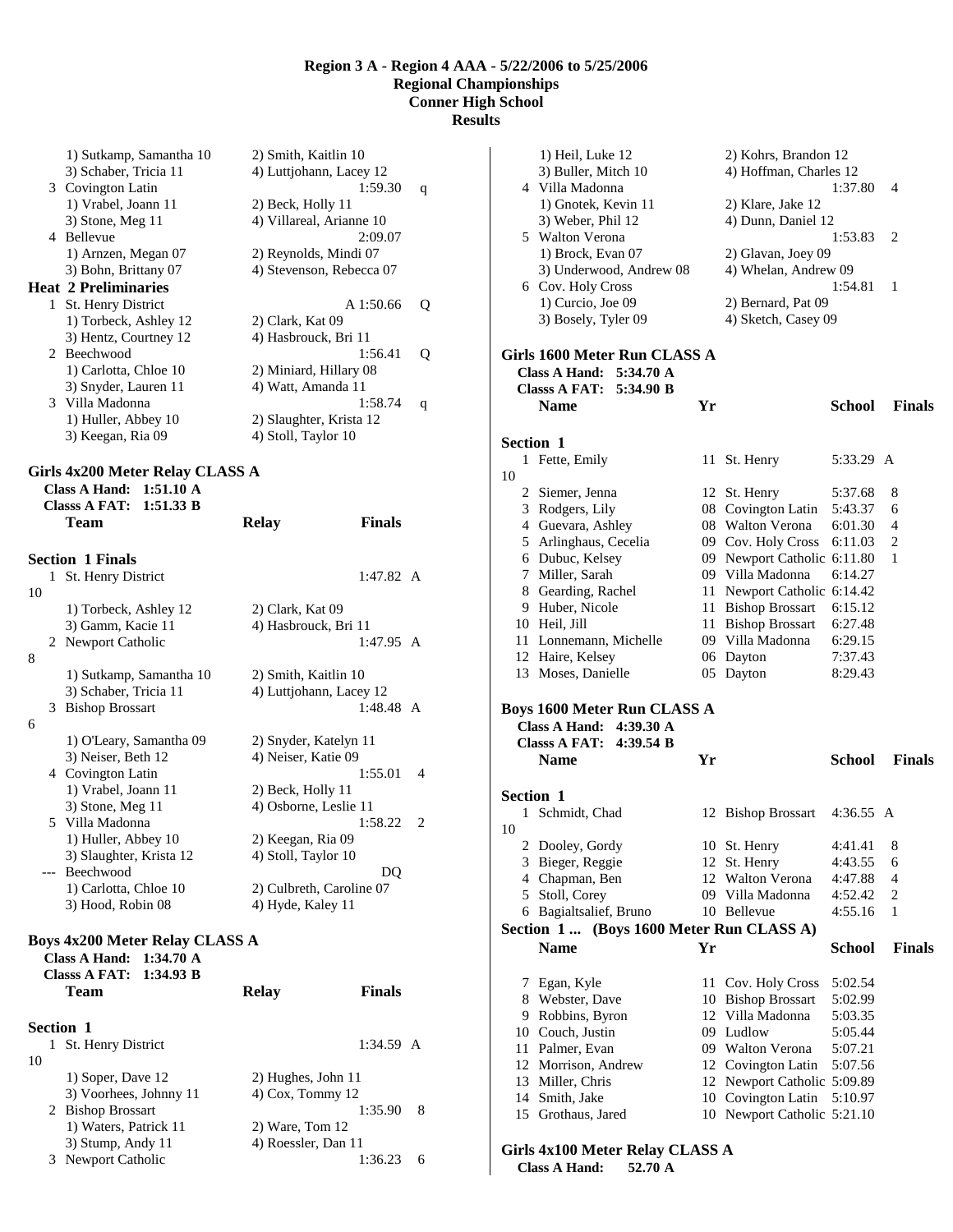**Results** 

|    | <b>Classs A FAT:</b><br>52.93 B<br>Team | <b>Prelims</b><br><b>Relay</b> |
|----|-----------------------------------------|--------------------------------|
|    | <b>Heat 1 Preliminaries</b>             |                                |
|    | 1 Bishop Brossart                       | 53.21<br>Q                     |
|    | 1) O'Leary, Shannon 09                  | 2) Snyder, Katelyn 11          |
|    | 3) Neiser, Beth 12                      | 4) Neiser, Katie 09            |
|    | 2 St. Henry District                    | 53.78<br>Q                     |
|    | 1) Wilhoit, Lindsey 09                  | 2) Clark, Kat 09               |
|    | 3) Mader, Meaghan 10                    | 4) Torbeck, Ashley 12          |
|    | 3 Covington Latin                       | 57.42<br>q                     |
|    | 1) Villareal, Arianne 10                | 2) Satek, Kristina 10          |
|    | 3) Beck, Holly 11                       | 4) Stone, Meg 11               |
|    | 4 Villa Madonna                         | 1:00.14                        |
|    | 1) Kloentrop, Kelsey 09                 | 2) Worden, Rachel 09           |
|    | 3) Buckler, Kayla 10                    | 4) Desmairais, Cassandra 08    |
|    | <b>Heat 2 Preliminaries</b>             |                                |
|    | 1 Newport Catholic                      | 53.86<br>Q                     |
|    | 1) Sutkamp, Samantha 10                 | 2) Schiebel, Katie 11          |
|    | 3) Schaber, Tricia 11                   | 4) Muench, Corryn 10           |
|    | 2 Beechwood                             | 54.54<br>Q                     |
|    | 1) Carlotta, Chloe 10                   | 2) Culbreth, Caroline 07       |
|    | 3) Hood, Robin 08                       | 4) Hyde, Kaley 11              |
|    | 3 Bellevue                              | 54.97<br>q                     |
|    | 1) Ross, Jessica 11                     | 2) Haynes, Caitlyn 10          |
|    | 3) Reynolds, Mallory 11                 | 4) Slater, Alyse 10            |
|    | <b>Classs A FAT:</b><br>52.93 B<br>Team | <b>Finals</b><br><b>Relay</b>  |
|    | <b>Section 1 Finals</b>                 |                                |
| 1  | <b>Bishop Brossart</b>                  | 51.74 A                        |
| 10 |                                         |                                |
|    | 1) O'Leary, Shannon 09                  | 2) Snyder, Katelyn 11          |
|    | 3) Neiser, Beth 12                      | 4) Neiser, Katie 09            |
|    | 2 Newport Catholic                      | 51.93 A                        |
| 8  |                                         |                                |
|    | 1) Sutkamp, Samantha 10                 | 2) Schiebel, Katie 11          |
|    | 3) Schaber, Tricia 11                   | 4) Muench, Corryn 10           |
| 3  | St. Henry District                      | 52.92 B                        |
| 6  |                                         |                                |
|    | 1) Wilhoit, Lindsey 09                  | 2) Gamm, Kacie 11              |
|    | 3) Clark, Kat 09                        | 4) Torbeck, Ashley 12          |
|    | 4 Beechwood                             | 55.26<br>4                     |
|    | 1) Carlotta, Chloe 10                   | 2) Culbreth, Caroline 07       |
|    | 3) Hood, Robin 08                       | 4) Hyde, Kaley 11              |
|    | 5 Bellevue                              | 55.65<br>2                     |
|    | 1) Ross, Jessica 11                     | 2) Haynes, Caitlyn 10          |
|    | 3) Bohn, Brittany 07                    | 4) Slater, Alyse 10            |
|    | 6 Covington Latin                       | 56.46<br>1                     |
|    | 1) Villareal, Arianne 10                | 2) Satek, Kristina 10          |
|    | 3) Beck, Holly 11                       | 4) Stone, Meg 11               |
|    |                                         |                                |
|    | Boys 4x100 Meter Relay CLASS A          |                                |

| Boys 4x100 Meter Relay CLASS A  |       |                |  |
|---------------------------------|-------|----------------|--|
| Class A Hand: $45.40 \text{ A}$ |       |                |  |
| Class A FAT: $45.61 B$          |       |                |  |
| <b>Team</b>                     | Relay | <b>Prelims</b> |  |

**Heat 1 Preliminaries** 

| 1 Newport Catholic                                 |     |                                         | 47.83         | Q              |
|----------------------------------------------------|-----|-----------------------------------------|---------------|----------------|
| 1) Niedzielski, Michael 11                         |     | 2) Manning, Shawn 12                    |               |                |
| 3) Buller, Mitch 10                                |     | 4) Kohrs, Brandon 12                    |               |                |
| 2 Villa Madonna                                    |     |                                         | 51.67         | Q              |
| 1) Rightmire, Nick 12                              |     | 2) Gnotek, Kevin 11                     |               |                |
| 3) Cauhorn, Chris 08                               |     | 4) Iott, Nick 10                        |               |                |
| 3 Cov. Holy Cross                                  |     |                                         | 55.96         | q              |
| 1) Curcio, Joe 09                                  |     | 2) Sketch, Casey 09                     |               |                |
| 3) Lubbers, Tyler 09                               |     | 4) Bernard, Pat 09                      |               |                |
| --- Walton Verona                                  |     |                                         | DQ            |                |
| 1) Brock, Evan 07                                  |     | 2) Stalnaker, Bryan 09                  |               |                |
| 3) Glavan, Joey 09                                 |     | 4) Whelan, Andrew 09                    |               |                |
| <b>Heat 2 Preliminaries</b>                        |     |                                         |               |                |
|                                                    |     |                                         |               |                |
| 1 Bishop Brossart                                  |     |                                         | 46.35         | Q              |
| 1) Waters, Patrick 11                              |     | $2)$ Ware, Tom 12                       |               |                |
| 3) Roessler, Dan 11                                |     | 4) Janszen, Zach 12                     |               |                |
| 2 St. Henry District                               |     |                                         | 49.48         | Q              |
| 1) Gerl, Steven 12                                 |     | 2) Grill, Travis 12                     |               |                |
| 3) Cahill, Matt 12                                 |     | 4) Sutter, Michael 09                   |               |                |
| --- Bellevue                                       |     |                                         | DQ            |                |
| 1) Adams, Lincoln 12                               |     | 2) Kilgore, Chris 12                    |               |                |
| 3) Schmitz, Josh 12                                |     | 4) McGuire, Mikey 12                    |               |                |
|                                                    |     |                                         |               |                |
| <b>Boys 4x100 Meter Relay CLASS A</b>              |     |                                         |               |                |
| 45.40 A<br>Class A Hand:                           |     |                                         |               |                |
| <b>Classs A FAT:</b><br>45.61 B                    |     |                                         |               |                |
| Team                                               |     | <b>Relay</b>                            | <b>Finals</b> |                |
|                                                    |     |                                         |               |                |
| <b>Section 1 Finals</b>                            |     |                                         |               |                |
| 1 Bishop Brossart                                  |     |                                         | 46.02         | 10             |
| 1) Ridder, Ben 10                                  |     | $2)$ Ware, Tom 12                       |               |                |
| 3) Roessler, Dan 11                                |     | 4) Janszen, Zach 12                     |               |                |
| 2 Newport Catholic                                 |     |                                         | 47.16         | 8              |
| 1) Niedzielski, Michael 11                         |     | 2) Manning, Shawn 12                    |               |                |
| 3) Buller, Mitch 10                                |     | 4) Kohrs, Brandon 12                    |               |                |
| 3 St. Henry District                               |     |                                         | 49.02         | 6              |
| 1) Gerl, Steven 12                                 |     | 2) Grill, Travis 12                     |               |                |
|                                                    |     |                                         |               |                |
| 3) Cahill, Matt 12                                 |     | 4) Sutter, Michael 09                   |               |                |
| Section 1 Finals  (Boys 4x100 Meter Relay CLASS A) |     |                                         |               |                |
| <b>Team</b>                                        |     | <b>Relay</b>                            | <b>Finals</b> |                |
|                                                    |     |                                         |               |                |
| 4 Villa Madonna                                    |     |                                         | 50.96 4       |                |
| 1) Rightmire, Nick 12                              |     | 2) Gnotek, Kevin 11                     |               |                |
| 3) Cauhorn, Chris 08                               |     | 4) Iott, Nick 10                        |               |                |
|                                                    |     |                                         |               |                |
| Girls 400 Meter Dash CLASS A                       |     |                                         |               |                |
| <b>Class A Hand:</b><br>1:02.10 A                  |     |                                         |               |                |
| 1:02.27 B<br><b>Classs A FAT:</b>                  |     |                                         |               |                |
| <b>Name</b>                                        | Yr  |                                         | School        | <b>Prelims</b> |
|                                                    |     |                                         |               |                |
|                                                    |     |                                         |               |                |
| <b>Heat 1 Preliminaries</b>                        |     |                                         |               |                |
| 1 Osborne, Leslie                                  | 11- | Covington Latin                         | 1:02.30       | Q              |
| 2 Freppon, Kaela                                   | 09  | Newport Catholic 1:03.25<br>10 Bellevue |               | q              |
| 3 Slater, Alyse                                    | 09  |                                         | 1:09.16       |                |
| 4 Volski, Jessica                                  |     | Dayton                                  | 1:12.22       |                |
| <b>Heat 2 Preliminaries</b>                        |     |                                         |               |                |
| 1 Dooley, Megan                                    | 12  | St. Henry                               | 1:02.74       | Q              |
| 2 Trumbo, Leslie                                   | 10  | <b>Bishop Brossart</b>                  | 1:08.70       |                |
| 3 Kloentrop, Kelsey<br><b>Heat 3 Preliminaries</b> |     | 09 Villa Madonna                        | 1:12.86       |                |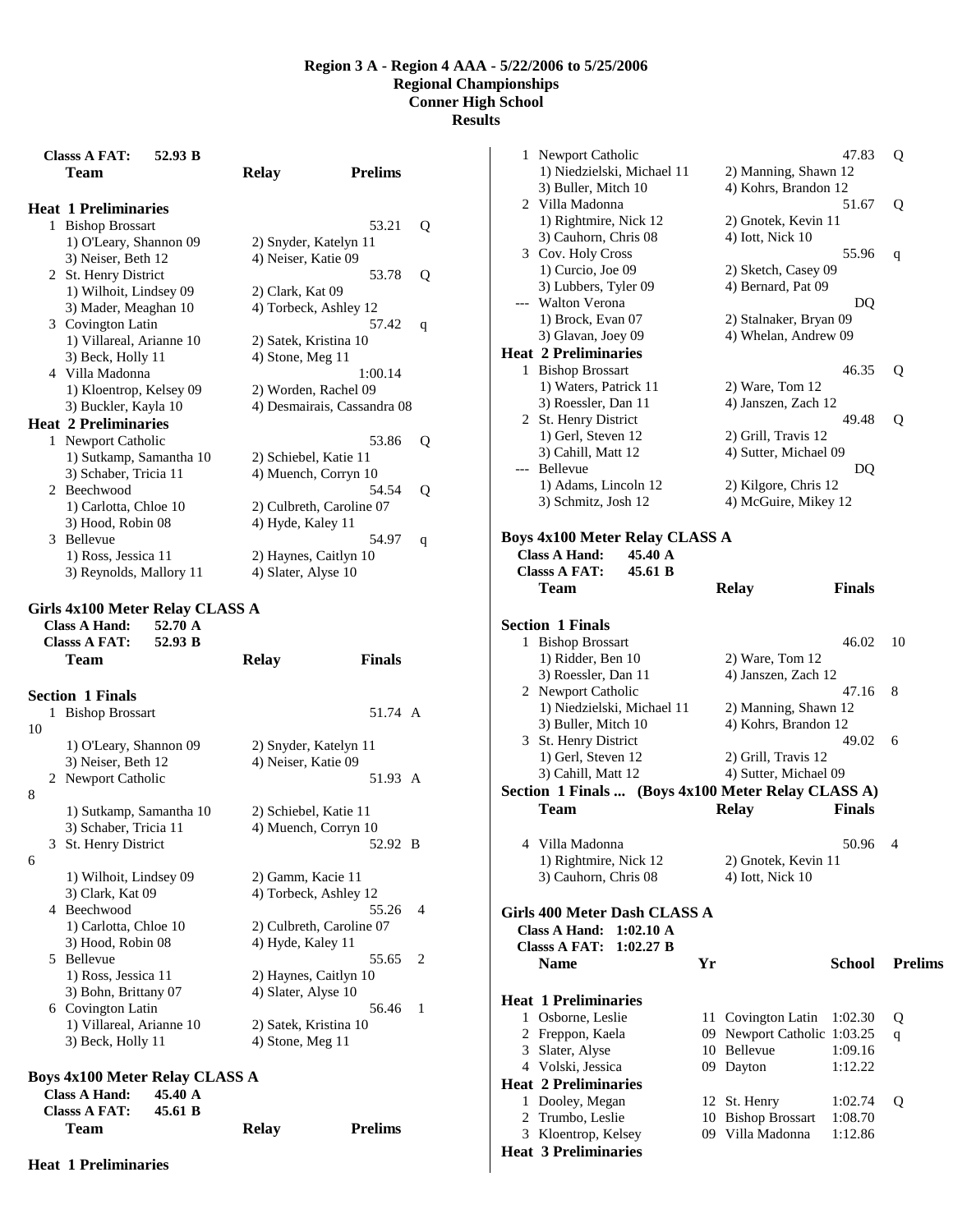**Results** 

|    | 1            | Smith, Kaitlin                                                    |      | 10 Newport Catholic 1:05.35        |                    | Q              |
|----|--------------|-------------------------------------------------------------------|------|------------------------------------|--------------------|----------------|
|    |              | 2 O'Leary, Samantha                                               |      | 09 Bishop Brossart                 | 1:06.78            | q              |
|    |              | 3 Carlotta, Chloe                                                 |      | 10 Beechwood                       | 1:07.70            |                |
|    |              | 4 Ellis, Katelyn                                                  |      | 11 Walton Verona                   | 1:09.65            |                |
|    |              | <b>Heat 4 Preliminaries</b>                                       |      |                                    |                    |                |
|    |              | 1 Hasbrouck, Bri                                                  | 11 - | St. Henry                          | A 1:02.03          | Q              |
|    |              | 2 Hensley, Hilary<br>3 Stoll, Taylor                              |      | 12 Dayton<br>10 Villa Madonna      | 1:06.99<br>1:07.92 |                |
|    |              | 4 Edwards, Megan                                                  |      | 11 Beechwood                       | 1:12.85            |                |
|    |              |                                                                   |      |                                    |                    |                |
|    |              | Girls 400 Meter Dash CLASS A<br>Class A Hand: $1:02.10 \text{ A}$ |      |                                    |                    |                |
|    |              | <b>Classs A FAT:</b><br>1:02.27 B                                 |      |                                    |                    |                |
|    |              | <b>Name</b>                                                       | Yr   |                                    | School             | <b>Finals</b>  |
|    |              |                                                                   |      |                                    |                    |                |
|    |              | <b>Section 1 Finals</b>                                           |      |                                    |                    |                |
|    | 1            | Hasbrouck, Bri                                                    | 11 - | St. Henry                          | $1:00.14$ A        |                |
| 10 |              |                                                                   |      |                                    |                    |                |
|    |              | 2 Smith, Kaitlin                                                  |      | 10 Newport Catholic 1:00.86 A      |                    |                |
| 8  |              |                                                                   |      |                                    |                    |                |
| 6  |              | 3 Dooley, Megan                                                   |      | 12 St. Henry                       | $1:01.19$ A        |                |
|    |              | 4 Freppon, Kaela                                                  |      | 09 Newport Catholic 1:02.00 A      |                    |                |
| 4  |              |                                                                   |      |                                    |                    |                |
|    |              | 5 O'Leary, Samantha                                               |      | 09 Bishop Brossart                 | 1:04.93            | 2              |
|    |              | --- Osborne, Leslie                                               | 11   | Covington Latin                    | FS                 |                |
|    |              |                                                                   |      |                                    |                    |                |
|    |              | <b>Boys 400 Meter Dash CLASS A</b>                                |      |                                    |                    |                |
|    |              | <b>Class A Hand:</b><br>52.40 A                                   |      |                                    |                    |                |
|    |              |                                                                   |      |                                    |                    |                |
|    |              | <b>Classs A FAT:</b><br>52.64 B                                   |      |                                    |                    |                |
|    |              | <b>Name</b>                                                       | Yr   |                                    | School             | <b>Prelims</b> |
|    |              |                                                                   |      |                                    |                    |                |
|    |              | <b>Heat 1 Preliminaries</b><br>1 Hoffman, Charles                 |      |                                    | 52.67              |                |
|    |              | 2 Schmitz, Josh                                                   |      | 12 Newport Catholic<br>12 Bellevue | 55.34              | Q              |
|    |              | 3 Guilfoyle, Brian                                                |      | 12 Covington Latin                 | 55.50              |                |
|    |              | 4 Baldridge, Jordan                                               |      | 10 Bishop Brossart                 | 55.97              |                |
|    |              | 5 Underwood, Andrew                                               |      | 08 Walton Verona                   | 1:02.21            |                |
|    |              | 6 Brooks-Patton, Bailey                                           |      | 09 Dayton                          | 1:13.59            |                |
|    |              | <b>Heat 2 Preliminaries</b>                                       |      |                                    |                    |                |
|    | $\mathbf{1}$ | Soper, Dave                                                       |      | 12 St. Henry                       | 52.73              | Q              |
|    |              | 2 Stump, Andy                                                     |      | 11 Bishop Brossart                 | 54.83              | q              |
|    |              | 3 Fuller, Luke                                                    | 11   | Cov. Holy Cross                    | 55.24              |                |
|    |              | 4 Klare, Jake                                                     |      | 12 Villa Madonna                   | 57.31              |                |
|    |              | 5 Conaboy, Michael<br><b>Heat 3 Preliminaries</b>                 |      | 12 Covington Latin                 | 1:00.28            |                |
|    |              | 1 Heil, Luke                                                      | 12   | Newport Catholic                   | 53.28              | Q              |
|    |              | 2 Gnotek, Kevin                                                   | 11   | Villa Madonna                      | 53.57              | q              |
|    |              | 3 Cox, Tommy                                                      | 12   | St. Henry                          | 54.02              | q              |
|    |              | 4 Davis, Steve                                                    | 11   | Cov. Holy Cross                    | 57.91              |                |
|    |              |                                                                   |      |                                    |                    |                |
|    |              | <b>Boys 400 Meter Dash CLASS A</b>                                |      |                                    |                    |                |
|    |              | <b>Class A Hand:</b><br>52.40 A                                   |      |                                    |                    |                |
|    |              | <b>Classs A FAT:</b><br>52.64 B                                   |      |                                    |                    |                |
|    |              | <b>Name</b>                                                       | Yr   |                                    | <b>School</b>      | <b>Finals</b>  |
|    |              |                                                                   |      |                                    |                    |                |
|    |              | <b>Section 1 Finals</b><br>1 Hoffman, Charles                     |      | 12 Newport Catholic                | 52.39 A            |                |

|    |  | 2 Heil, Luke                          |         |      | 12 Newport Catholic                                 | 52.56 B        |                |
|----|--|---------------------------------------|---------|------|-----------------------------------------------------|----------------|----------------|
| 8  |  |                                       |         |      |                                                     |                |                |
|    |  | 3 Cox, Tommy                          |         |      | 12 St. Henry                                        | 53.15          | 6              |
|    |  | 4 Stump, Andy                         |         | 11   | <b>Bishop Brossart</b>                              | 53.20          | 4              |
|    |  | 5 Gnotek, Kevin                       |         |      | 11 Villa Madonna                                    | 53.34          | 2              |
|    |  | 6 Soper, Dave                         |         |      | 12 St. Henry                                        | 55.65          | 1              |
|    |  |                                       |         |      |                                                     |                |                |
|    |  |                                       |         |      |                                                     |                |                |
|    |  | Girls 300 Meter Hurdles CLASS A       |         |      |                                                     |                |                |
|    |  | <b>Class A Hand:</b>                  | 48.90 A |      |                                                     |                |                |
|    |  | <b>Classs A FAT:</b>                  | 49.08 B |      |                                                     |                |                |
|    |  | <b>Name</b>                           |         | Yr   |                                                     | School         | <b>Prelims</b> |
|    |  |                                       |         |      |                                                     |                |                |
|    |  | <b>Heat 1 Preliminaries</b>           |         |      |                                                     |                |                |
|    |  | 1 Neiser, Beth                        |         |      | 12 Bishop Brossart                                  | 49.1h          | Q              |
|    |  | 2 Vrabel, Joann                       |         |      | 11 Covington Latin                                  | 51.6h          | q              |
|    |  | 3 Garwood, Sara                       |         | 12   | St. Henry                                           | 52.3h          |                |
|    |  | 4 Schultz, Kimber                     |         |      | 09 Newport Catholic                                 | 54.6h          |                |
|    |  | 5 Slonkosky, Claire                   |         |      | 09 Cov. Holy Cross                                  | 1:03.1h        |                |
|    |  | <b>Heat 2 Preliminaries</b>           |         |      |                                                     |                |                |
|    |  | 1 Muench, Corryn                      |         |      | 10 Newport Catholic B 49.0h                         |                | Q              |
|    |  | 2 Guevara, Kristin                    |         |      | 09 Walton Verona                                    | 51.7h          | q              |
|    |  | 3 Wagner, Alicia                      |         |      | 11 Cov. Holy Cross                                  | 53.5h          |                |
|    |  | 4 Vittetoe, Ellie                     |         |      | 08 Beechwood                                        | 55.1h          |                |
|    |  | 5 Worden, Rachel                      |         |      | 09 Villa Madonna                                    | 59.5h          |                |
|    |  | <b>Heat 3 Preliminaries</b>           |         |      |                                                     |                |                |
|    |  | 1 Lussi, Gretchen                     |         |      | 09 Walton Verona                                    | A 48.2h        |                |
|    |  |                                       |         |      |                                                     |                | Q              |
|    |  | 1 Gamm, Kacie                         |         |      | 11 St. Henry                                        | A J48.2h       | Q              |
|    |  | 3 Vater, McKenzie                     |         |      | 10 Bishop Brossart<br>11 Beechwood                  | 53.7h          |                |
|    |  | 4 Hyde, Kaley                         |         |      |                                                     | 53.8h          |                |
|    |  | 5 Miller, Sarah                       |         |      | 09 Villa Madonna                                    | 59.7h          |                |
|    |  |                                       |         |      |                                                     |                |                |
|    |  |                                       |         |      |                                                     |                |                |
|    |  | Girls 300 Meter Hurdles CLASS A       |         |      |                                                     |                |                |
|    |  | <b>Class A Hand:</b>                  | 48.90 A |      |                                                     |                |                |
|    |  | <b>Classs A FAT:</b>                  | 49.08 B |      |                                                     |                |                |
|    |  | <b>Name</b>                           |         | Yr   |                                                     | School         | <b>Finals</b>  |
|    |  |                                       |         |      |                                                     |                |                |
|    |  | <b>Section 1 Finals</b>               |         |      |                                                     |                |                |
|    |  | 1 Muench, Corryn                      |         |      | 10 Newport Catholic                                 | 47.58 A        |                |
| 10 |  |                                       |         |      |                                                     |                |                |
|    |  |                                       |         |      | Section 1 Finals  (Girls 300 Meter Hurdles CLASS A) |                |                |
|    |  |                                       |         |      |                                                     |                |                |
|    |  | <b>Name</b>                           |         |      | <b>School Finals</b>                                |                |                |
|    |  |                                       |         |      |                                                     |                |                |
| 8  |  | 2 Lussi, Gretchen                     |         |      | 09 Walton Verona                                    | 47.99 A        |                |
|    |  |                                       |         |      |                                                     | 48.61 A        |                |
|    |  | 3 Neiser, Beth                        |         |      | 12 Bishop Brossart                                  |                |                |
| 6  |  |                                       |         |      |                                                     |                |                |
|    |  | 4 Vrabel, Joann                       |         |      | 11 Covington Latin                                  | 49.24          | 4              |
|    |  | 5 Gamm, Kacie                         |         | 11   | St. Henry                                           | 49.65          | 2<br>1         |
|    |  | 6 Guevara, Kristin                    |         |      | 09 Walton Verona                                    | 49.78          |                |
|    |  |                                       |         |      |                                                     |                |                |
|    |  | <b>Boys 300 Meter Hurdles CLASS A</b> |         |      |                                                     |                |                |
|    |  | <b>Class A Hand:</b>                  | 42.30 A |      |                                                     |                |                |
|    |  | <b>Classs A FAT:</b>                  | 42.48 B |      |                                                     |                |                |
|    |  | <b>Name</b>                           |         | Yr   |                                                     | School         | <b>Prelims</b> |
|    |  |                                       |         |      |                                                     |                |                |
|    |  | <b>Heat 1 Preliminaries</b>           |         |      |                                                     |                |                |
|    |  | 1 Hansmann, Matt                      |         | 11 - | <b>Bishop Brossart</b>                              | 42.6h          | Q              |
|    |  | 2 Voorhees, Johnny                    |         | 11   | St. Henry                                           | 43.6h          | q              |
|    |  | 3 Huninghake, Derek<br>4 Iott, Nick   |         |      | 09 Bellevue<br>10 Villa Madonna                     | 45.2h<br>51.0h |                |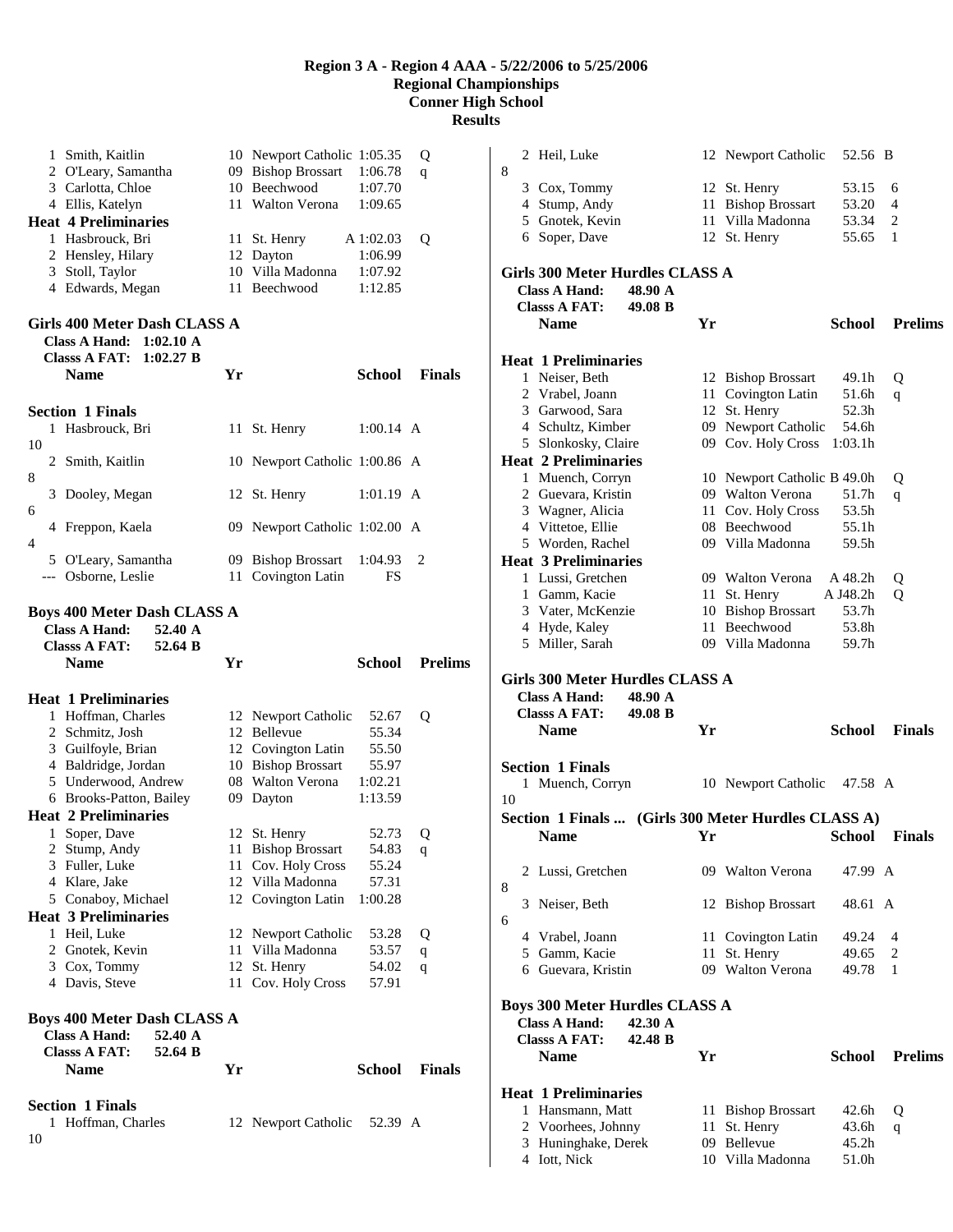|    |                                                                                                             | <b>Heat 2 Preliminaries</b>                                                      |      |                                             |                     |               |  |
|----|-------------------------------------------------------------------------------------------------------------|----------------------------------------------------------------------------------|------|---------------------------------------------|---------------------|---------------|--|
|    |                                                                                                             | 1 Hoblik, Alex                                                                   |      | 11 Cov. Holy Cross                          | 42.7h               | Q             |  |
|    |                                                                                                             | 2 Dunn, Daniel                                                                   |      | 12 Villa Madonna                            | 43.2h               | q             |  |
|    |                                                                                                             | 3 Manning, Shawn                                                                 |      | 12 Newport Catholic                         | 45.9h               |               |  |
|    |                                                                                                             | 4 Stalnaker, Bryan                                                               |      | 09 Walton Verona                            | 54.1h               |               |  |
|    |                                                                                                             | <b>Heat 3 Preliminaries</b>                                                      |      |                                             |                     |               |  |
|    |                                                                                                             | 1 Schmidt, Zach                                                                  |      | 11 Bishop Brossart                          | 43.1h               | Q             |  |
|    |                                                                                                             | 2 Niedzielski, Michael                                                           | 11 - | Newport Catholic                            | 44.1h               | q             |  |
|    |                                                                                                             | 3 Gerl, Steven                                                                   | 12   | St. Henry                                   | 44.5h               |               |  |
|    | <b>Boys 300 Meter Hurdles CLASS A</b><br><b>Class A Hand:</b><br>42.30 A<br>42.48 B<br><b>Classs A FAT:</b> |                                                                                  |      |                                             |                     |               |  |
|    |                                                                                                             | Name                                                                             | Yr   |                                             | School              | <b>Finals</b> |  |
|    |                                                                                                             | <b>Section 1 Finals</b>                                                          |      |                                             |                     |               |  |
| 10 |                                                                                                             | 1 Hoblik, Alex                                                                   |      | 11 Cov. Holy Cross                          | 41.88 A             |               |  |
| 8  |                                                                                                             | 2 Hansmann, Matt                                                                 |      | 11 Bishop Brossart                          | 42.37 B             |               |  |
| 6  |                                                                                                             | 3 Schmidt, Zach                                                                  |      | 11 Bishop Brossart                          | 42.41 B             |               |  |
| 4  |                                                                                                             | 4 Dunn, Daniel                                                                   |      | 12 Villa Madonna                            | 42.45 B             |               |  |
|    |                                                                                                             | 5 Voorhees, Johnny                                                               | 11   | St. Henry                                   | 42.76               | 2             |  |
|    |                                                                                                             | 6 Niedzielski, Michael                                                           | 11   | Newport Catholic                            | 44.27               | 1             |  |
|    |                                                                                                             | <b>Class A Hand:</b><br>$2:29.30 \text{ A}$                                      |      |                                             |                     |               |  |
|    |                                                                                                             | <b>Classs A FAT:</b><br>2:29.52 B<br><b>Name</b>                                 | Yr   |                                             | School              | <b>Finals</b> |  |
|    |                                                                                                             | Section 1                                                                        |      |                                             |                     |               |  |
|    | 1                                                                                                           | Hentz, Courtney                                                                  |      | 12 St. Henry                                | 2:24.48 A           |               |  |
| 10 |                                                                                                             |                                                                                  |      |                                             |                     |               |  |
|    |                                                                                                             | 2 Dooley, Megan                                                                  |      | 12 St. Henry                                | 2:29.17 A           |               |  |
| 8  |                                                                                                             |                                                                                  |      |                                             |                     |               |  |
|    |                                                                                                             | 3 Gerner, Laura                                                                  |      | 12 Newport Catholic 2:30.74                 | 2:34.31             | 6<br>4        |  |
|    |                                                                                                             | 4 Cooper, Emily<br>5 Butsch, Molly                                               |      | 09 Bishop Brossart<br>12 Bishop Brossart    | 2:37.12             | 2             |  |
|    | 6                                                                                                           | Lussi, Olivia                                                                    |      | 09 Walton Verona                            | 2:37.26             | 1             |  |
|    |                                                                                                             | 7 Swift, Shaya                                                                   |      | 12 Beechwood                                | 2:41.51             |               |  |
|    |                                                                                                             | 8 Bach, Claire                                                                   |      | 08 Covington Latin                          | 2:41.52             |               |  |
|    |                                                                                                             | 9 Gibbons, Courtney                                                              |      | 08 Beechwood                                | 2:45.71             |               |  |
|    |                                                                                                             | 10 Feldhaus, Jenifer                                                             |      | 10 Dayton                                   | 2:49.13             |               |  |
|    |                                                                                                             | 11 Powell, Sammy<br><b>Boys 800 Meter Run CLASS A</b><br>Class A Hand: 2:04.10 A |      | 08 Dayton                                   | 2:58.59             |               |  |
|    |                                                                                                             | <b>Classs A FAT:</b><br>2:04.33 B                                                |      |                                             |                     |               |  |
|    |                                                                                                             | Name                                                                             | Yr   |                                             | School              | <b>Finals</b> |  |
|    |                                                                                                             |                                                                                  |      |                                             |                     |               |  |
|    |                                                                                                             | Section 1                                                                        |      |                                             |                     |               |  |
| 10 | 1                                                                                                           | Schmidt, Chad                                                                    |      | 12 Bishop Brossart                          | $2:00.43 \text{ A}$ |               |  |
|    | 2                                                                                                           | Studer, Jay                                                                      |      | 12 Bishop Brossart                          | $2:02.30$ A         |               |  |
| 8  |                                                                                                             |                                                                                  |      |                                             |                     |               |  |
| 6  | 3                                                                                                           | Bieger, Reggie                                                                   |      | 12 St. Henry<br>12 Newport Catholic 2:06.33 | $2:03.65$ A         |               |  |

|    | <b>Classs A FAT:</b><br>23.40 B<br>Name                                                              | Yr   |                                                           |                           | <b>School Prelims</b> |  |  |  |
|----|------------------------------------------------------------------------------------------------------|------|-----------------------------------------------------------|---------------------------|-----------------------|--|--|--|
|    | <b>Boys 200 Meter Dash CLASS A</b><br><b>Class A Hand:</b><br>23.20 A                                |      |                                                           |                           |                       |  |  |  |
| 1  | 6 Osborne, Leslie                                                                                    |      | 11 Covington Latin                                        | 28.02 B                   |                       |  |  |  |
|    | Section 1 Finals  (Girls 200 Meter Dash CLASS A)<br><b>Name</b>                                      | Yr   |                                                           | School                    | <b>Finals</b>         |  |  |  |
| 2  | 5 Snyder, Katelyn                                                                                    |      | 11 Bishop Brossart                                        | 27.39 B                   |                       |  |  |  |
| 4  | 4 Smith, Kaitlin                                                                                     |      | 10 Newport Catholic 27.38 B                               |                           |                       |  |  |  |
| 6  | 3 Clark, Kat                                                                                         |      | 09 St. Henry                                              | 27.21 B                   |                       |  |  |  |
| 8  | 2 Luttjohann, Lacey                                                                                  |      | 12 Newport Catholic                                       | 26.77 A                   |                       |  |  |  |
| 10 |                                                                                                      |      | 09 Bishop Brossart                                        |                           |                       |  |  |  |
|    | <b>Section 1 Finals</b><br>1 Neiser, Katie                                                           |      |                                                           | 26.46 A                   |                       |  |  |  |
|    | <b>Name</b>                                                                                          | Yr   |                                                           | <b>School</b>             | <b>Finals</b>         |  |  |  |
|    | Girls 200 Meter Dash CLASS A<br><b>Class A Hand:</b><br>26.80 A<br><b>Classs A FAT:</b><br>2:04.33 B |      |                                                           |                           |                       |  |  |  |
|    | 4 Furnish, Jill                                                                                      |      | 08 Dayton                                                 | B 31.4h                   |                       |  |  |  |
|    | 3 Slaughter, Krista                                                                                  |      | 12 Villa Madonna                                          | B 30.2h                   | q                     |  |  |  |
|    | 1 Luttjohann, Lacey<br>2 Osborne, Leslie                                                             |      | 12 Newport Catholic A 26.7h<br>11 Covington Latin B 27.9h |                           | Q                     |  |  |  |
|    | <b>Heat 4 Preliminaries</b>                                                                          |      |                                                           |                           |                       |  |  |  |
|    | 4 Moses, Danielle                                                                                    |      | 05 Dayton                                                 | B 34.8h                   |                       |  |  |  |
|    | 2 Huller, Abbey<br>3 Beck, Holly                                                                     | 11 - | 10 Villa Madonna<br>Covington Latin                       | B 28.5h<br><b>B</b> 30.5h |                       |  |  |  |
|    | 1 Neiser, Katie                                                                                      |      | 09 Bishop Brossart                                        | <b>B</b> 27.0h            | Q                     |  |  |  |
|    | <b>Heat 3 Preliminaries</b>                                                                          |      |                                                           |                           |                       |  |  |  |
|    | 4 Bohn, Brittany                                                                                     |      | 07 Bellevue                                               | B 30.2h                   |                       |  |  |  |
|    | 2 Hasbrouck, Bri<br>3 Hood, Robin                                                                    | 11   | St. Henry<br>08 Beechwood                                 | B 28.5h<br><b>B</b> 29.2h |                       |  |  |  |
|    | 1 Smith, Kaitlin                                                                                     |      | 10 Newport Catholic B 27.2h                               |                           | Q                     |  |  |  |
|    | <b>Heat 2 Preliminaries</b>                                                                          |      |                                                           |                           |                       |  |  |  |
|    | 3 Miniard, Hillary                                                                                   |      | 08 Beechwood                                              | B 30.2h                   |                       |  |  |  |
|    | 1 Snyder, Katelyn<br>2 Clark, Kat                                                                    | 09   | 11 Bishop Brossart<br>St. Henry                           | <b>B</b> 27.5h<br>B 27.6h | Q<br>q                |  |  |  |
|    | <b>Heat 1 Preliminaries</b>                                                                          |      |                                                           |                           |                       |  |  |  |
|    | <b>Classs A FAT:</b><br>2:04.33 B<br><b>Name</b>                                                     | Yr   |                                                           | School                    | <b>Prelims</b>        |  |  |  |
|    | Girls 200 Meter Dash CLASS A<br><b>Class A Hand:</b><br>26.80 A                                      |      |                                                           |                           |                       |  |  |  |
|    | 11 Cauhorn, Chris                                                                                    |      | 08 Villa Madonna                                          | 2:25.64                   |                       |  |  |  |
|    | 10 Hamilton, Ian                                                                                     |      | 10 Newport Catholic 2:19.58                               |                           |                       |  |  |  |
|    | 8 Palmer, Evan<br>9 Case, Cameron                                                                    |      | 09 Walton Verona<br>09 Ludlow                             | 2:13.96<br>2:18.92        |                       |  |  |  |
|    | 7 Bagialtsalief, Bruno                                                                               |      | 10 Bellevue                                               | 2:10.31                   |                       |  |  |  |
|    | 6 Whitehead, Michael                                                                                 |      | 09 St. Henry                                              | 2:08.17                   | 1                     |  |  |  |
|    | 5 Chapman, Ben                                                                                       |      | 12 Walton Verona                                          | 2:07.02                   | 2                     |  |  |  |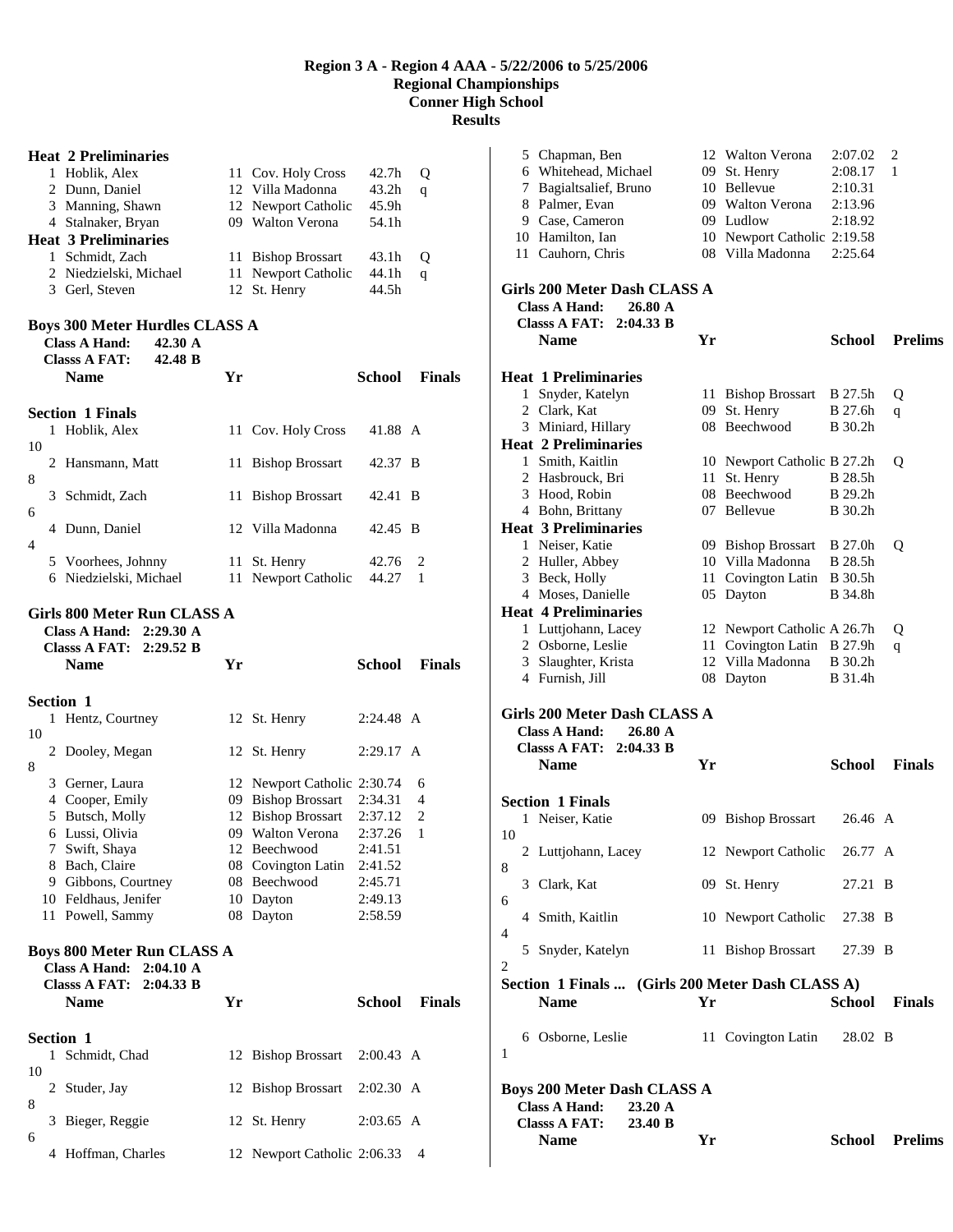### **Heat 1 Preliminaries**  1 Hoffman, Ted 10 Walton Verona 23.90 Q 2 Weber, Phil 12 Villa Madonna 24.49 q 3 Stewart, Tim 12 Dayton 27.07 **Heat 2 Preliminaries**  1 Adams, Lincoln 12 Bellevue 23.68 Q<br>2 Grill, Travis 12 St. Henry 25.98 2 Grill, Travis 12 St. Henry 25.98<br>3 Trusty, Zach 10 Newport Catholic 27.94 10 Newport Catholic **Heat 3 Preliminaries**  1 Ware, Tom 12 Bishop Brossart 23.90 Q<br>2 Kohrs, Brandon 12 Newport Catholic 25.00 q 12 Newport Catholic 25.00 q 3 Klare, Jake 12 Villa Madonna 25.58 q 4 Hughes, John 11 St. Henry 25.88 5 Cha, Jaehyeon 11 Covington Latin 28.14 **Boys 200 Meter Dash CLASS A Class A Hand: 23.20 A Classs A FAT: 23.40 B**

|    | Name                    | Үr |                     | School  | <b>Finals</b>  |  |
|----|-------------------------|----|---------------------|---------|----------------|--|
|    | <b>Section 1 Finals</b> |    |                     |         |                |  |
| 1. | Adams, Lincoln          |    | 12 Bellevue         | 23.21 B |                |  |
| 10 |                         |    |                     |         |                |  |
|    | 2 Hoffman, Ted          |    | 10 Walton Verona    | 23.60   | 8              |  |
|    | 3 Ware, Tom             |    | 12 Bishop Brossart  | 23.88   | 6              |  |
|    | 4 Weber, Phil           |    | 12 Villa Madonna    | 24.70   | $\overline{4}$ |  |
|    | 5 Klare, Jake           |    | 12 Villa Madonna    | 25.07   | 2              |  |
|    | 6 Kohrs, Brandon        |    | 12 Newport Catholic | 25.31   |                |  |
|    |                         |    |                     |         |                |  |

#### **Girls 3200 Meter Run CLASS A**

|    | <b>Classs A FAT: 12:41.31 B</b><br><b>Name</b> | Yr  |                             | School     | <b>Finals</b> |
|----|------------------------------------------------|-----|-----------------------------|------------|---------------|
|    | Section 1                                      |     |                             |            |               |
|    | 1 Lageman, Karen                               |     | 11 St. Henry                | 12:26.32 A |               |
| 10 |                                                |     |                             |            |               |
|    | 2 Fette, Emily                                 |     | 11 St. Henry                | 12:37.74 A |               |
| 8  |                                                |     |                             |            |               |
| 3  | Arlinghaus, Cecelia                            |     | 09 Cov. Holy Cross 12:57.83 |            | 6             |
| 4  | Rodgers, Lily                                  |     | 08 Covington Latin 12:58.39 |            | 4             |
|    | 5 Parnell, Sarah                               | 07  | Walton Verona 13:13.55      |            | 2             |
| 6  | Schilling, Christine                           | 10  | Bishop Brossart 13:34.34    |            | 1             |
| 7  | Woltermann, Angela                             |     | 12 Bishop Brossart 13:43.21 |            |               |
| 8  | Schuman, Maria                                 | 09. | Newport Catholic14:13.29    |            |               |
| 9  | Miller, Sarah                                  |     | 09 Villa Madonna 14:49.55   |            |               |
|    | 10 Lonnemann, Michelle                         |     | 09 Villa Madonna 15:04.40   |            |               |

# **Class A Hand: 10:28.00 A**

|    |   | <b>Classs A FAT: 10:28.24 B</b><br><b>Name</b> | Үr |                             | School       | <b>Finals</b>  |
|----|---|------------------------------------------------|----|-----------------------------|--------------|----------------|
|    |   | <b>Section 1</b>                               |    |                             |              |                |
|    |   | 1 Dooley, Gordy                                |    | 10 St. Henry                | 10:21.68 A   |                |
| 10 |   |                                                |    |                             |              |                |
|    |   | 2 Young, Chris                                 |    | 10 Dayton                   | $10:28.24$ B |                |
| 8  |   |                                                |    |                             |              |                |
|    |   | 3 Dwyer, Eric                                  |    | 11 St. Henry                | 10:36.55     | 6              |
|    | 4 | Haire, Justin                                  |    | 09 Bishop Brossart 10:41.75 |              | $\overline{4}$ |

|    | 5 Stoll, Corey<br>6 Bagialtsalief, Bruno<br>7 Couch, Justin<br>8 Miller, Chris<br>9 Smith, Jake<br>10 Osterhage, Justin<br>11 Kahmann, Jacob<br>12 Fuller, Andrew<br>13 Simendinger, Tommy<br>14 Rawe, Eric<br>15 Niemer, Alex<br>16 Rowland, Noel<br>Girls 4x400 Meter Relay CLASS A | 09<br>08 | 09 Villa Madonna<br>10 Bellevue<br>09 Ludlow<br>12 Newport Catholic11:22.32<br>10 Covington Latin 11:26.74<br>12 Bishop Brossart 11:54.26<br>07 Walton Verona<br>11 Cov. Holy Cross 12:51.24<br>10 Villa Madonna<br>09 Cov. Holy Cross 13:34.53<br>Newport Catholic13:59.47<br>Bellevue | 10:50.04<br>11:01.22<br>11:22.16<br>12:48.11<br>13:07.22<br>14:15.13 | 2<br>1 |
|----|---------------------------------------------------------------------------------------------------------------------------------------------------------------------------------------------------------------------------------------------------------------------------------------|----------|-----------------------------------------------------------------------------------------------------------------------------------------------------------------------------------------------------------------------------------------------------------------------------------------|----------------------------------------------------------------------|--------|
|    | <b>Class A Hand:</b><br>4:19.70 A                                                                                                                                                                                                                                                     |          |                                                                                                                                                                                                                                                                                         |                                                                      |        |
|    | <b>Classs A FAT:</b><br>4:19.85 B                                                                                                                                                                                                                                                     |          |                                                                                                                                                                                                                                                                                         |                                                                      |        |
|    | <b>Team</b>                                                                                                                                                                                                                                                                           |          | <b>Relay</b>                                                                                                                                                                                                                                                                            | <b>Prelims</b>                                                       |        |
|    |                                                                                                                                                                                                                                                                                       |          |                                                                                                                                                                                                                                                                                         |                                                                      |        |
|    | <b>Heat 1 Preliminaries</b>                                                                                                                                                                                                                                                           |          |                                                                                                                                                                                                                                                                                         |                                                                      |        |
|    | 1 St. Henry District                                                                                                                                                                                                                                                                  |          |                                                                                                                                                                                                                                                                                         | A 4:12.43                                                            | Q      |
|    | 1) Gamm, Kacie 11                                                                                                                                                                                                                                                                     |          | 2) Siemer, Jenna 12<br>4) Dooley, Megan 12                                                                                                                                                                                                                                              |                                                                      |        |
|    | 3) Hentz, Courtney 12<br>2 Bishop Brossart                                                                                                                                                                                                                                            |          |                                                                                                                                                                                                                                                                                         | A 4:18.71                                                            | Q      |
|    | 1) Hering, Julie 10                                                                                                                                                                                                                                                                   |          | 2) Westcott, Ashley 11                                                                                                                                                                                                                                                                  |                                                                      |        |
|    | 3) Butsch, Molly 12                                                                                                                                                                                                                                                                   |          | 4) Cooper, Emily 09                                                                                                                                                                                                                                                                     |                                                                      |        |
|    | 3 Dayton                                                                                                                                                                                                                                                                              |          |                                                                                                                                                                                                                                                                                         | 4:46.93                                                              | q      |
|    | 1) Volski, Jessica 09                                                                                                                                                                                                                                                                 |          | 2) Powell, Sammy 08                                                                                                                                                                                                                                                                     |                                                                      |        |
|    | 3) Hensley, Hilary 12                                                                                                                                                                                                                                                                 |          | 4) Feldhaus, Jenifer 10                                                                                                                                                                                                                                                                 |                                                                      |        |
|    | 4 Beechwood                                                                                                                                                                                                                                                                           |          |                                                                                                                                                                                                                                                                                         | 4:48.76                                                              |        |
|    | 1) Edwards, Megan 11                                                                                                                                                                                                                                                                  |          | 2) Vittetoe, Ellie 08                                                                                                                                                                                                                                                                   |                                                                      |        |
|    | 3) Swift, Shaya 12                                                                                                                                                                                                                                                                    |          | 4) Gibbons, Courtney 08                                                                                                                                                                                                                                                                 |                                                                      |        |
|    | <b>Heat 2 Preliminaries</b>                                                                                                                                                                                                                                                           |          |                                                                                                                                                                                                                                                                                         |                                                                      |        |
| 1  | Newport Catholic                                                                                                                                                                                                                                                                      |          |                                                                                                                                                                                                                                                                                         | A 4:15.97                                                            | Q      |
|    | 1) Luttjohann, Lacey 12                                                                                                                                                                                                                                                               |          | 2) Sutkamp, Samantha 10                                                                                                                                                                                                                                                                 |                                                                      |        |
|    | 3) Muench, Corryn 10                                                                                                                                                                                                                                                                  |          | 4) Gerner, Laura 12                                                                                                                                                                                                                                                                     |                                                                      |        |
|    | 2 Walton Verona                                                                                                                                                                                                                                                                       |          |                                                                                                                                                                                                                                                                                         | 4:29.17                                                              | Q      |
|    | 1) Ellis, Katelyn 11                                                                                                                                                                                                                                                                  |          | 2) Lussi, Olivia 09                                                                                                                                                                                                                                                                     |                                                                      |        |
|    | 3) Lussi, Gretchen 09                                                                                                                                                                                                                                                                 |          | 4) Guevara, Kristin 09                                                                                                                                                                                                                                                                  |                                                                      |        |
|    | 3 Villa Madonna                                                                                                                                                                                                                                                                       |          |                                                                                                                                                                                                                                                                                         | 4:37.33                                                              | q      |
|    | 1) Keegan, Ria 09                                                                                                                                                                                                                                                                     |          | 2) Huller, Abbey 10                                                                                                                                                                                                                                                                     |                                                                      |        |
|    | 3) Slaughter, Krista 12                                                                                                                                                                                                                                                               |          | 4) Stoll, Taylor 10                                                                                                                                                                                                                                                                     |                                                                      |        |
|    | 4 Covington Latin                                                                                                                                                                                                                                                                     |          |                                                                                                                                                                                                                                                                                         | 4:48.77                                                              |        |
|    | 1) Stone, Meg 11                                                                                                                                                                                                                                                                      |          | 2) Bach, Claire 08                                                                                                                                                                                                                                                                      |                                                                      |        |
|    | 3) Satek, Kristina 10                                                                                                                                                                                                                                                                 |          | 4) Russ, Tori 09                                                                                                                                                                                                                                                                        |                                                                      |        |
|    | Heat 2 Preliminaries                                                                                                                                                                                                                                                                  |          | (Girls 4x400 Meter Relay CLASS A)                                                                                                                                                                                                                                                       |                                                                      |        |
|    | Team                                                                                                                                                                                                                                                                                  |          | <b>Relay</b>                                                                                                                                                                                                                                                                            | <b>Prelims</b>                                                       |        |
|    |                                                                                                                                                                                                                                                                                       |          |                                                                                                                                                                                                                                                                                         |                                                                      |        |
|    | 5 Bellevue                                                                                                                                                                                                                                                                            |          |                                                                                                                                                                                                                                                                                         | 5:27.01                                                              |        |
|    | 1) Rowland, Morgan 07                                                                                                                                                                                                                                                                 |          | 2) Reynolds, Mindi 07                                                                                                                                                                                                                                                                   |                                                                      |        |
|    | 3) Haynes, Caitlyn 10                                                                                                                                                                                                                                                                 |          | 4) Swope, Danielle 07                                                                                                                                                                                                                                                                   |                                                                      |        |
|    |                                                                                                                                                                                                                                                                                       |          |                                                                                                                                                                                                                                                                                         |                                                                      |        |
|    | Girls 4x400 Meter Relay CLASS A<br>4:19.70 A<br><b>Class A Hand:</b><br><b>Classs A FAT: 4:19.85 B</b>                                                                                                                                                                                |          |                                                                                                                                                                                                                                                                                         |                                                                      |        |
|    | Team                                                                                                                                                                                                                                                                                  |          | <b>Relay</b>                                                                                                                                                                                                                                                                            | <b>Finals</b>                                                        |        |
|    |                                                                                                                                                                                                                                                                                       |          |                                                                                                                                                                                                                                                                                         |                                                                      |        |
|    |                                                                                                                                                                                                                                                                                       |          |                                                                                                                                                                                                                                                                                         |                                                                      |        |
|    | <b>Section 1 Finals</b>                                                                                                                                                                                                                                                               |          |                                                                                                                                                                                                                                                                                         |                                                                      |        |
|    | 1 Newport Catholic                                                                                                                                                                                                                                                                    |          |                                                                                                                                                                                                                                                                                         | $4:04.66$ A                                                          |        |
| 10 |                                                                                                                                                                                                                                                                                       |          |                                                                                                                                                                                                                                                                                         |                                                                      |        |
|    | 1) Luttjohann, Lacey 12<br>3) Sutkamp, Samantha 10                                                                                                                                                                                                                                    |          | 2) Smith, Kaitlin 10<br>4) Muench, Corryn 10                                                                                                                                                                                                                                            |                                                                      |        |